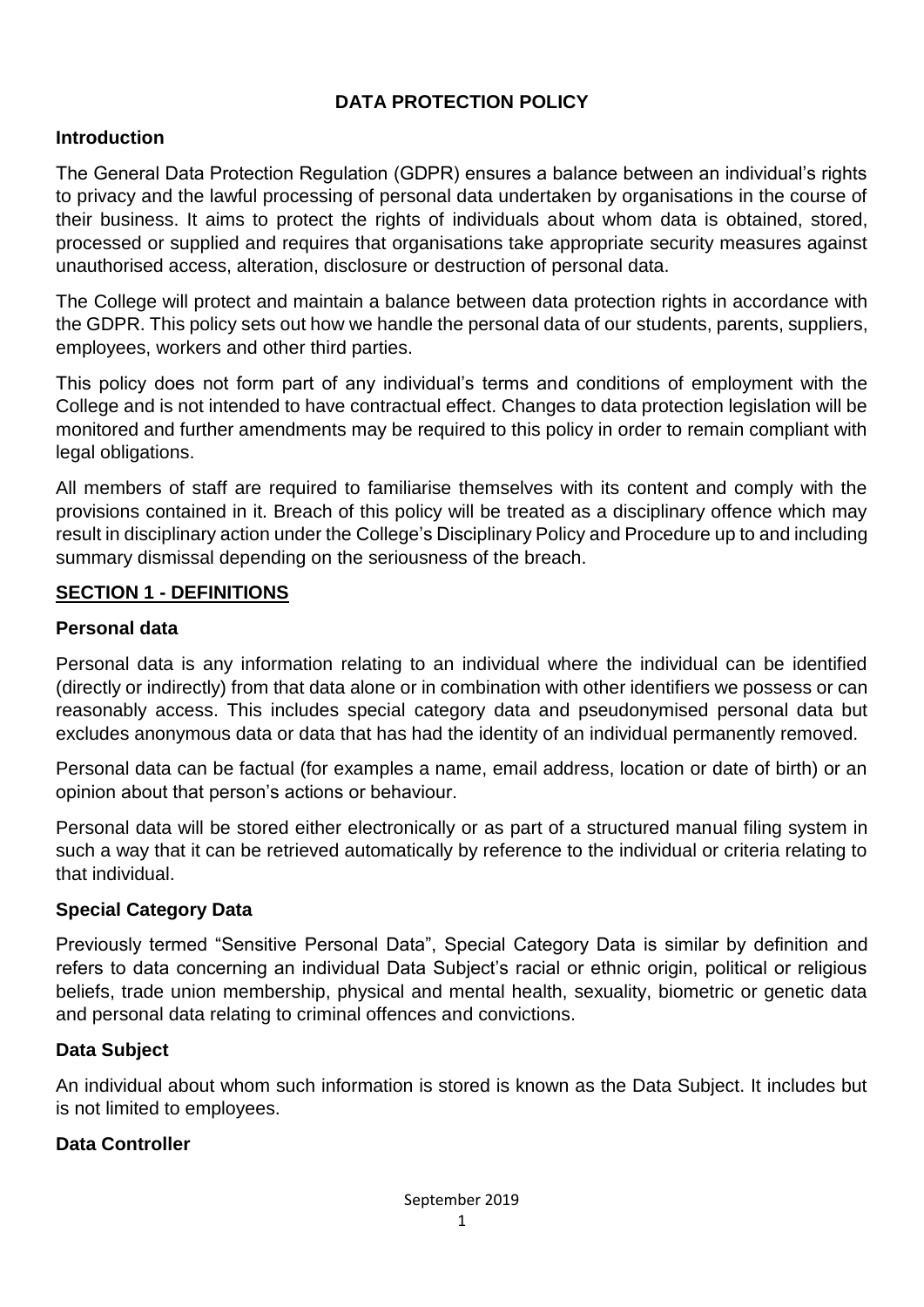The organisation storing and controlling such information (i.e. the College) is referred to as the Data Controller.

## **Processing**

Processing data involves any activity that involves the use of personal data. This includes but is not limited to: obtaining, recording or holding data or carrying out any operation or set of operations on that data such as organisation, amending, retrieving using, disclosing, erasing or destroying it. Processing also includes transmitting or transferring personal data to third parties.

### **Automated Processing**

Any form of automated processing of personal data consisting of the use of personal data to evaluate certain personal aspects relating to an individual, in particular to analyse or predict aspects concerning that individual's performance at work, economic situation, health, personal preferences, interests, reliability, behaviour, location or movements.

An example of automated processing includes profiling and automated decision making. Automatic decision making is when a decision is made which is based solely on automated processing which produces legal effects or significantly affects an individual. Automated decision making is prohibited except in exceptional circumstances.

### **Data Protection Impact Assessment (DPIA)**

DPIAs are a tool used to identify risks in data processing activities with a view to reducing them.

Criminal Records Information

This refers to personal information relating to criminal convictions and offences, allegations, proceedings, and related security measures.

## **SECTION 2 - WHEN CAN THE COLLEGE PROCESS PERSONAL DATA**

### **Data Protection Principles**

The College are responsible for and adhere to the principles relating to the processing of personal data as set out in the GDPR.

The principles the College must adhere to are: -

- (1) Personal data must be processed lawfully, fairly and in a transparent manner;
- (2) Personal data must be collected only for specified, explicit and legitimate purposes;
- (3) Personal data must be adequate, relevant and limited to what is necessary in relation to the purposes for which it is processed;
- (4) Personal data must be accurate and, where necessary, kept up to date;
- (5) Personal data must not be kept in a form which permits identification of data subjects for longer than is necessary for the purposes for which the data is processed; and
- (6) Personal data must be processed in a manner that ensures its security using appropriate technical and organisational measures to protect against unauthorised or unlawful processing and against accidental loss, destruction or damage.

Further details on each of the above principles is set out below.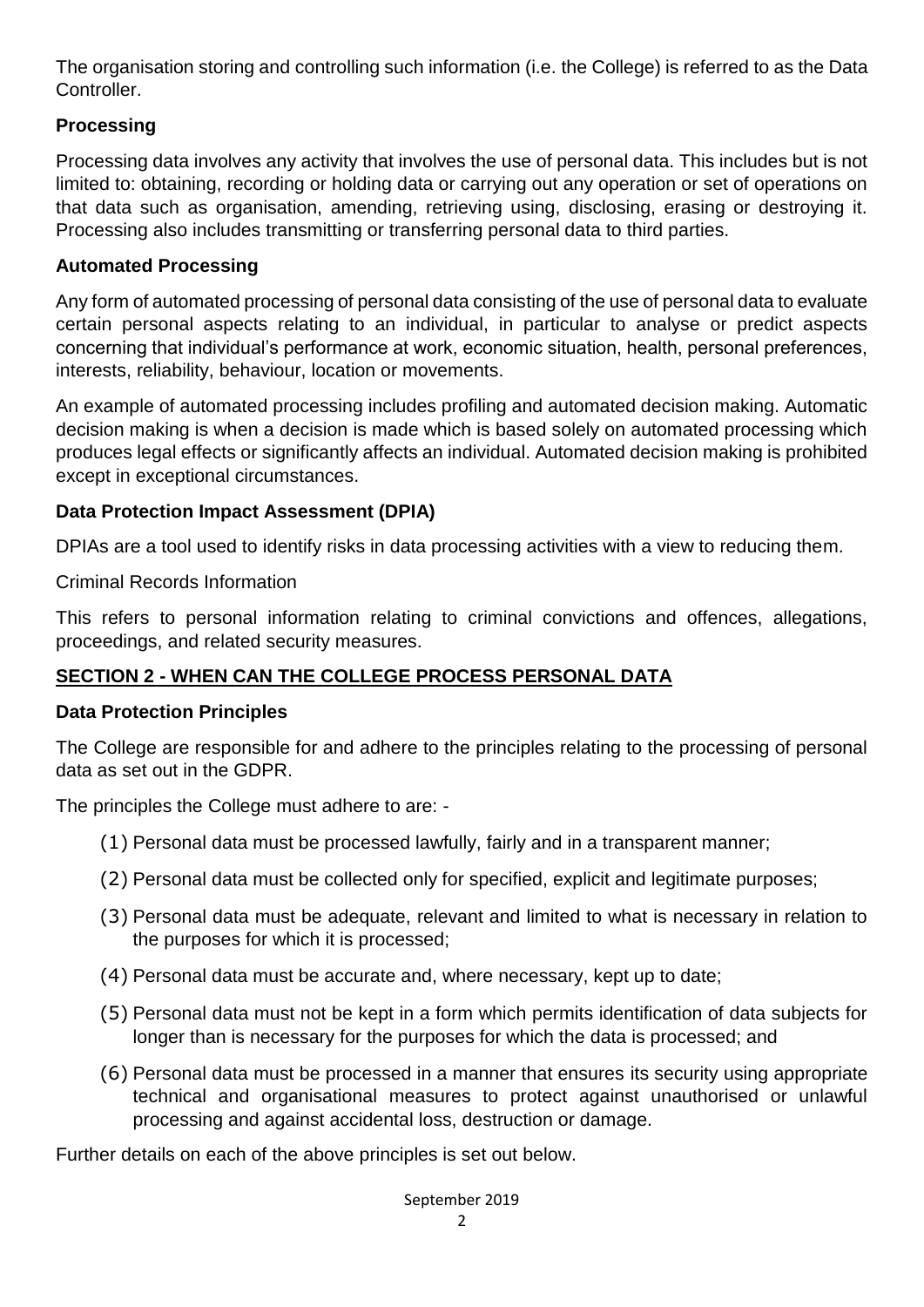### **Principle 1: Personal data must be processed lawfully, fairly and in a transparent manner**

The College will only collect, process and share personal data fairly and lawfully and for specified purposes. The College must have a specified purpose for processing personal data and special category of data as set out in the GDPR.

Before the processing starts for the first time we will review the purposes of the particular processing activity and select the most appropriate lawful basis for that processing. We will then regularly review those purposes whilst processing continues in order to satisfy ourselves that the processing is necessary for the purpose of the relevant lawful basis (i.e. that there is no other reasonable way to achieve that purpose).

#### Personal Data

The College may only process a data subject's personal data if one of the following fair processing conditions are met: -

- The data subject has given their consent;
- The processing is necessary for the performance of a contract with the data subject or for taking steps at their request to enter into a contract;
- To protect the data subject's vital interests;
- To meet our legal compliance obligations (other than a contractual obligation):
- To perform a task in the public interest or in order to carry out official functions as authorised by law;
- For the purposes of the College's legitimate interests where authorised in accordance with data protection legislation. This is provided that it would not prejudice the rights and freedoms or legitimate interests of the data subject.

#### Special Category Data

The College may only process special category data if they are entitled to process personal data (using one of the fair processing conditions above) AND one of the following conditions are met: -

- The data subject has given their explicit consent;
- The processing is necessary for the purposes of exercising or performing any right or obligation which is conferred or imposed on the College in the field of employment law, social security law or social protection law. This may include, but is not limited to, dealing with sickness absence, dealing with disability and making adjustments for the same, arranging private health care insurance and providing contractual sick pay;
- To protect the data subiect's vital interests:
- To meet our legal compliance obligations (other than a contractual obligation);
- Where the data has been made public by the data subject;
- To perform a task in the substantial public interest or in order to carry out official functions as authorised by law;
- Where it is necessary for the purposes of preventive or occupational medicine, for the assessment of the working capacity of the employee, medical diagnosis, the provision of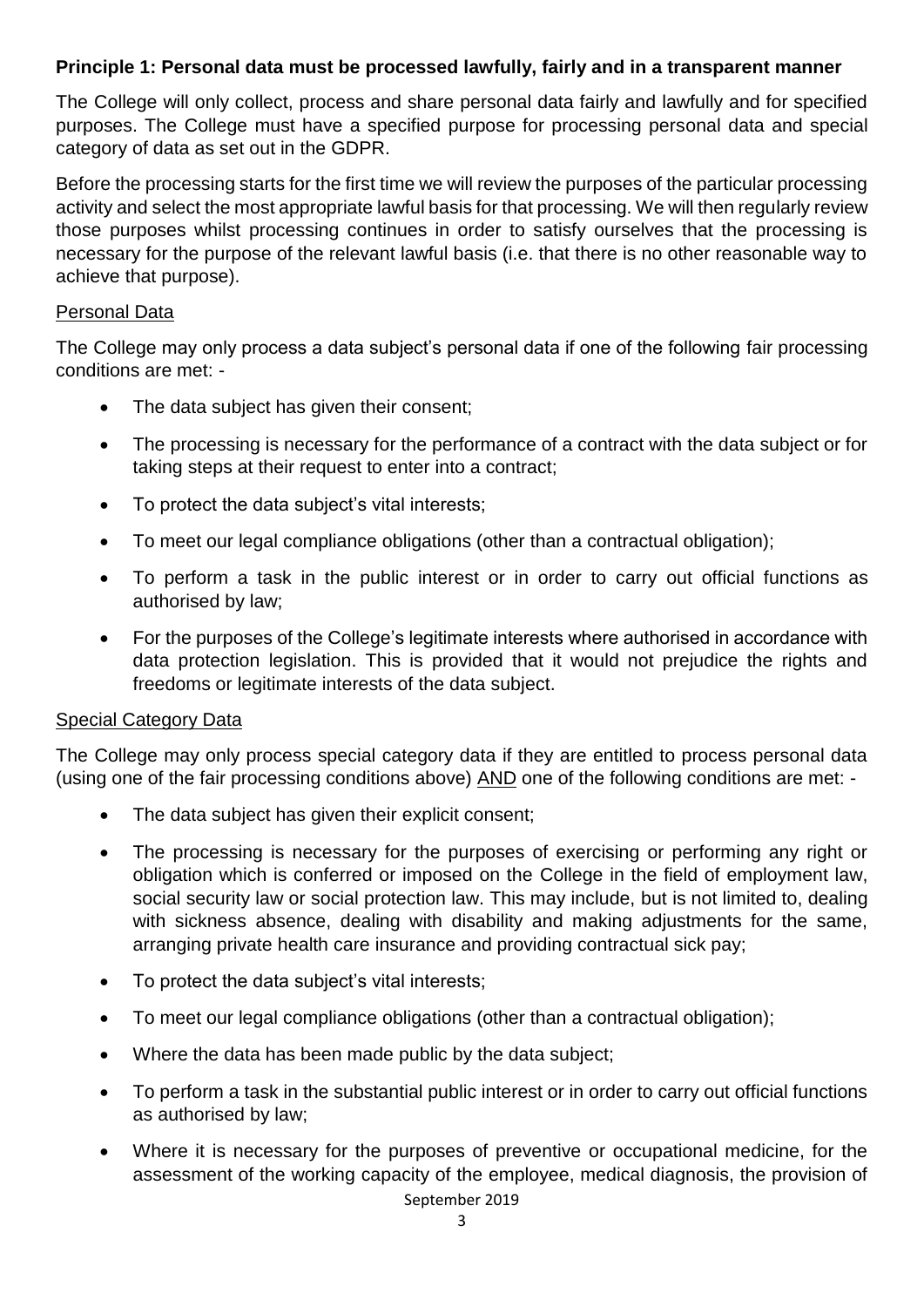health or social care or treatment or the management of health or social care systems and services;

- Where it is necessary for reasons of public interest in the area of public health;
- The processing in necessary for archiving, statistical or research purposes.

The College identifies and documents the legal grounds being relied upon for each processing activity.

## **Consent**

Where the College relies on consent as a fair condition for processing (as set out above), it will adhere to the requirements set out in the GDPR.

Consent must be freely given, specific, informed and be an unambiguous indication of the data subject's wishes by which they signify agreement to the processing of personal data relating to them. Explicit consent requires a very clear and specific statement to be relied upon (i.e. more than just mere action is required).

A data subject will have consented to processing of their personal data if they indicate agreement clearly either by a statement or positive action to the processing. Consent requires affirmative action so silence, pre-ticked boxes or inactivity will not amount to valid consent.

Data subjects must be easily able to withdraw consent to processing at any time and withdrawal must be promptly honoured.

If explicit consent is required, the College will normally seek another legal basis to process that data. However, if explicit consent is required the data subject will be provided with full information in order to provide explicit consent.

The College will keep records of consents obtained in order to demonstrate compliance with consent requirements under the GDPR.

### **Principle 2: Personal data must be collected only for specified, explicit and legitimate purposes**

Personal data will not be processed in any matter that is incompatible with the legitimate purposes.

The College will not use personal data for new, different or incompatible purposes from that disclosed when it was first obtained unless we have informed the data subject of the new purpose (and they have consented where necessary).

### **Principle 3: Personal data must be adequate, relevant and limited to what is necessary in relation to the purposes for which it is processed**

The College will only process personal data when our obligations and duties require us to. We will not collect excessive data and ensure any personal data collected is adequate and relevant for the intended purposes.

When personal data is no longer needed for specified purposes, the College shall delete or anonymise the data. (*Please refer to the College's Data Retention Policy for further guidance*).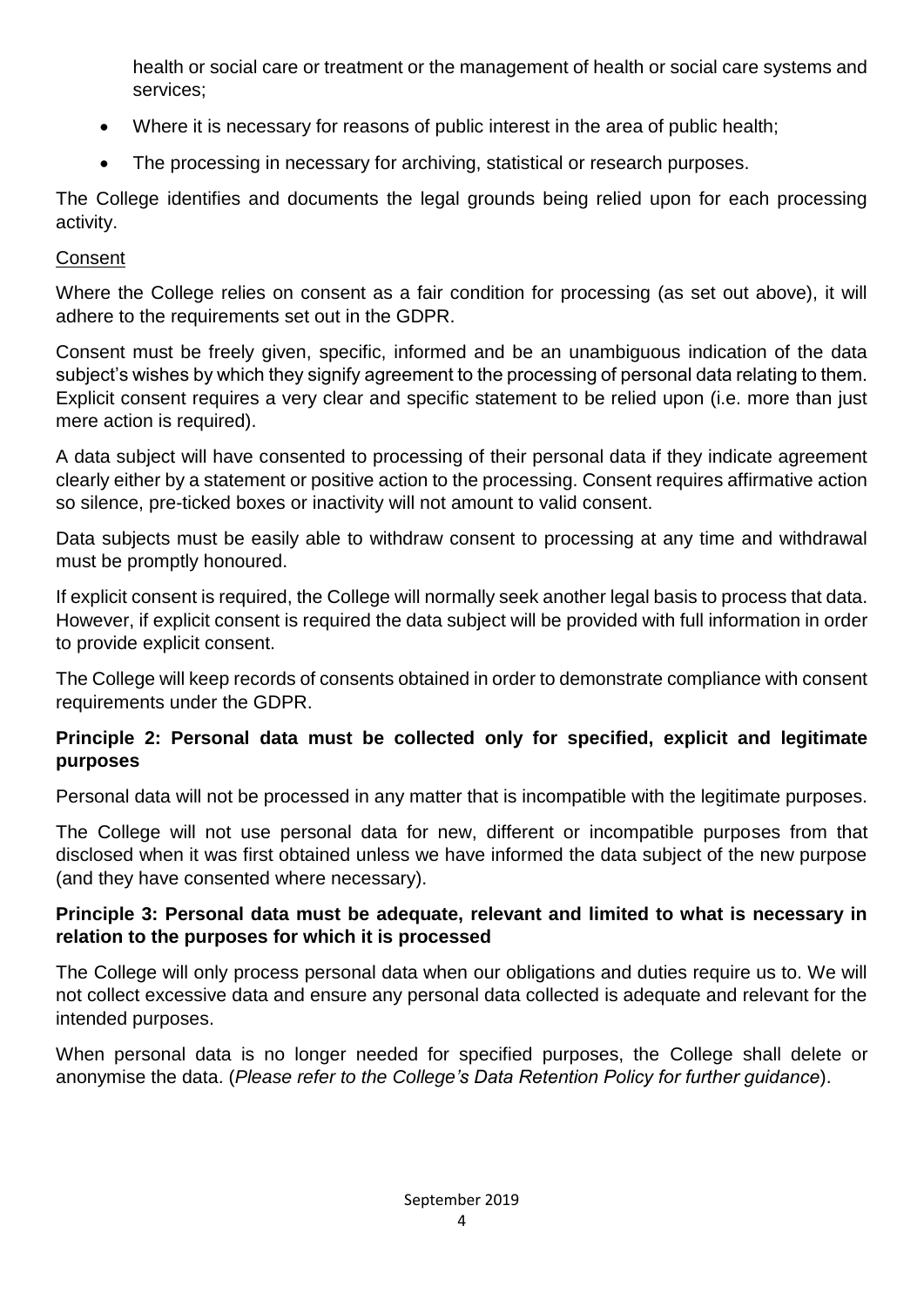### **Principle 4: Personal data must be accurate and, where necessary, kept up to date**

The College will endeavour to correct or delete any inaccurate data being processed by checking the accuracy of the personal data at the point of collection and at regular intervals afterwards. We will take all reasonable steps to destroy or amend inaccurate or out of date personal data.

Data subjects also have an obligation to ensure that their data is accurate, complete, up to date and relevant. Data subjects have the right to request rectification to incomplete or inaccurate data held by the College.

### **Principle 5: Personal data must not be kept in a form which permits identification of data subjects for longer than is necessary for the purposes for which the data is processed**

Legitimate purposes for which the data is being processed may include satisfying legal, accounting or reporting requirements. The College will ensure that they adhere to legal timeframes for retaining data.

We will take reasonable steps to destroy or erase from our systems all personal data that we no longer require. We will also ensure that data subjects are informed of the period for which data is stored and how that period is determined in our privacy notices.

Please refer to the College's Retention Policy for further details about how the College retains and removes data.

### **Principle 6: Personal data must be processed in a manner that ensures its security using appropriate technical and organisational measures to protect against unauthorised or unlawful processing and against accidental loss, destruction or damage**

In order to assure the protection of all data being processed, the College will develop, implement and maintain reasonable safeguard and security measures. This includes using measures such as:

• Encryption;

-

- Pseudonymisation (this is where the College replaces information that directly or indirectly identifies an individual with one or more artificial identifiers or pseudonyms so that the person to whom the data relates cannot be identified without the use of additional information which is meant to be kept separately and secure);
- Ensuring authorised access (i.e. that only people who have a need to know the personal data are authorised to access it);
- Adhering to confidentiality principles;
- Ensuring personal data is accurate and suitable for the process for which it is processed.

The College follow procedures and technologies to ensure security and will regularly evaluate and test the effectiveness of those safeguards to ensure security in processing personal data.

The College will only transfer personal data to third party service providers who agree to comply with the required policies and procedures and agree to put adequate measures in place.

### **Sharing Personal Data**

The College will generally not share personal data with third parties unless certain safeguards and contractual arrangements have been put in place. These include if the third party: -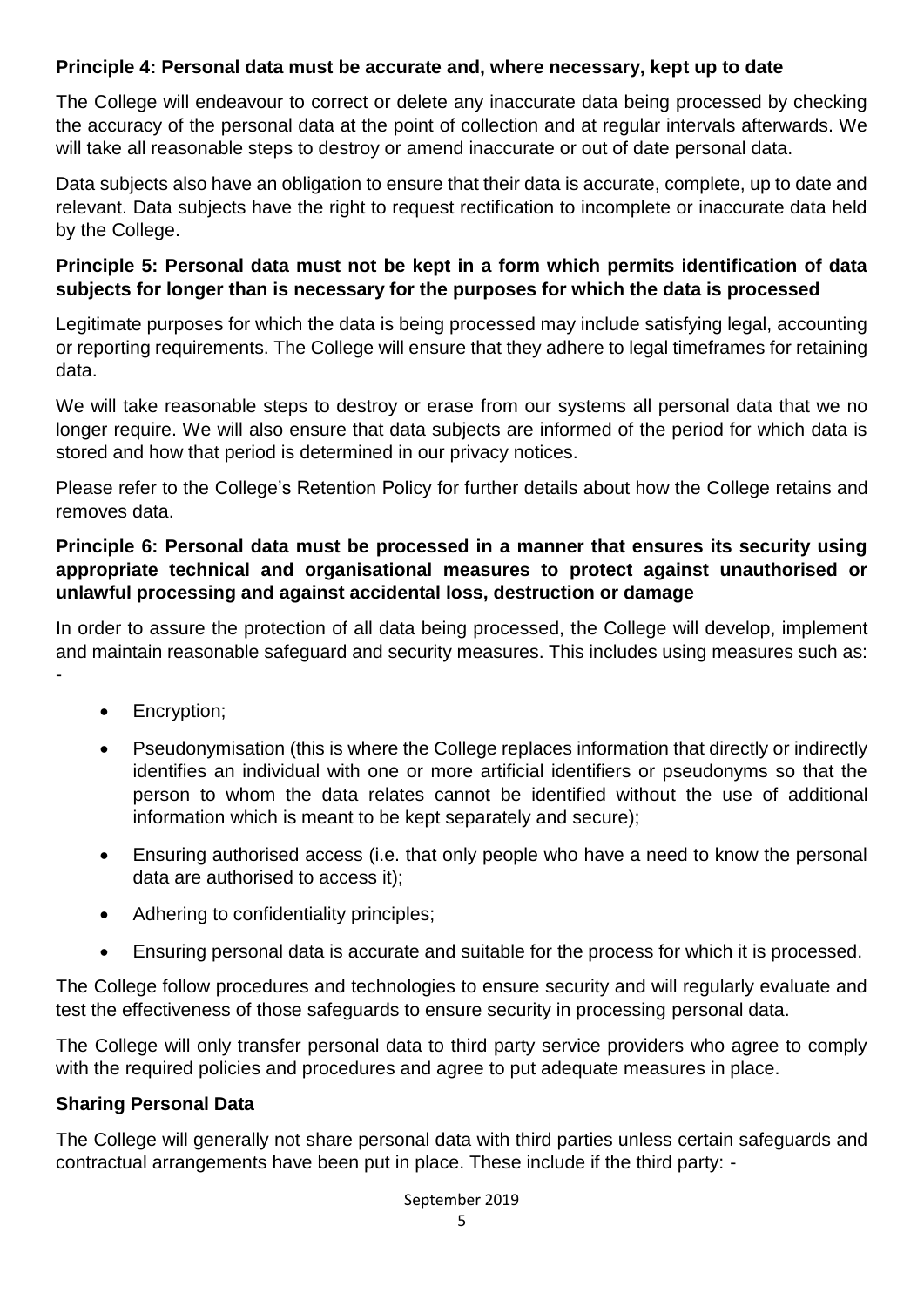- Has a need to know the information for the purposes of providing the contracted services;
- Sharing the personal data complies with the privacy notice that has been provided to the data subject and, if required, the data subject's consent has been obtained;
- The third party has agreed to comply with the required data security standards, policies and procedures and put adequate security measures in place;
- The transfer complies with any applicable cross border transfer restrictions; and
- A fully executed written contract that contains GDPR approved third party clauses has been obtained.

There may be circumstances where the College is required either by law or in the best interests of our students, parents or staff to pass information onto external authorities, for example, the local authority, Ofsted or the department of health. These authorities are up to date with data protection law and have their own policies relating to the protection of any data that they receive or collect.

The intention to share data relating to individuals to an organisation outside of our College shall be clearly defined within written notifications and details and basis for sharing that data given.

### **Transfer of Data Outside the European Economic Area (EEA)**

The GDPR restricts data transfers to countries outside the EEA in order to ensure that the level of data protection afforded to individuals by the GDPR is not undermined.

The College will not transfer data to another country outside of the EEA without appropriate safeguards being in place and in compliance with the GDPR. All staff must comply with the College's guidelines on transferring data outside of the EEA. For the avoidance of doubt, a transfer of data to another country can occur when you transmit, send, view or access that data in that particular country.

# **SECTION 3 - DATA SUBJECT'S RIGHTS AND REQUESTS**

Personal data must be made available to data subjects as set out within this policy and data subjects must be allowed to exercise certain rights in relation to their personal data.

The rights data subjects have in relation to how the College handles their personal data are set out below: -

- (a) (Where consent is relied upon as a condition of processing) To withdraw consent to processing at any time;
- (b) Receive certain information about the College's processing activities;
- (c) Request access to their personal data that we hold;
- (d) Prevent our use of their personal data for marketing purposes;
- (e) Ask us to erase personal data if it is no longer necessary in relation to the purposes for which it was collected or processed or to rectify inaccurate data or to complete incomplete data;
- (f) Restrict processing in specific circumstances;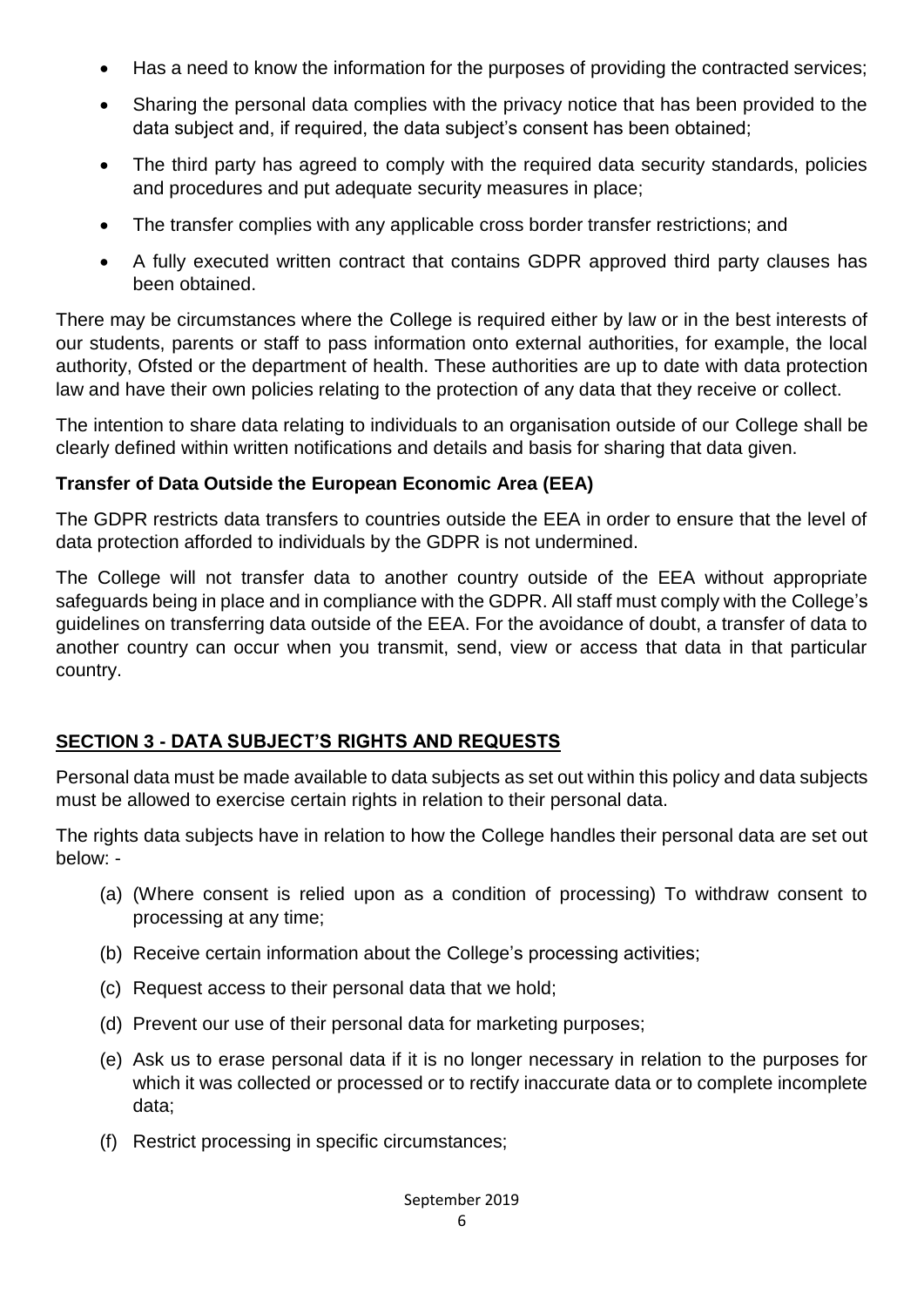- (g) Challenge processing which has been justified on the basis of our legitimate interests or in the public interest;
- (h) Request a copy of an agreement under which personal data is transferred outside of the EEA;
- (i) Object to decisions based solely on automated processing;
- (j) Prevent processing that is likely to cause damage or distress to the data subject or anyone else;
- (k) Be notified of a personal data breach which is likely to result in high risk to their rights and freedoms;
- (l) Make a complaint to the supervisory authority; and
- (m) In limited circumstances, receive or ask for their personal data to be transferred to a third party in a structured, commonly used and machine readable format.

If any request is made to exercise the rights above, it is a requirement for the relevant staff member within the College to verify the identity of the individual making the request.

### **Subject Access Requests**

A Data Subject has the right to be informed by the College of the following: -

- (a) Confirmation that their data is being processed;
- (b) Access to their personal data;
- (c) A description of the information that is being processed;
- (d) The purpose for which the information is being processed;
- (e) The recipients/class of recipients to whom that information is or may be disclosed;
- (f) Details of the College's sources of information obtained;
- (g) In relation to any Personal Data processed for the purposes of evaluating matters in relation to the Data Subject that has constituted or is likely to constitute the sole basis for any decision significantly affecting him or her, to be informed of the logic of the Data Controller's decision making. Such data may include, but is not limited to, performance at work, creditworthiness, reliability and conduct.
- (h) Other supplementary information

Any Data Subject who wishes to obtain the above information must notify the College in writing of his or her request. This is known as a Data Subject Access Request.

The request should in the first instance be sent to the Office Manager.

## **Direct Marketing**

The College is subject to certain rules and privacy laws regarding marketing. For example, a data subject's prior consent would be required for electronic direct marketing (for example, by email, text or automated calls).

The College will not use personal data for direct marketing. The College will promptly respond to any individual queries about direct marketing.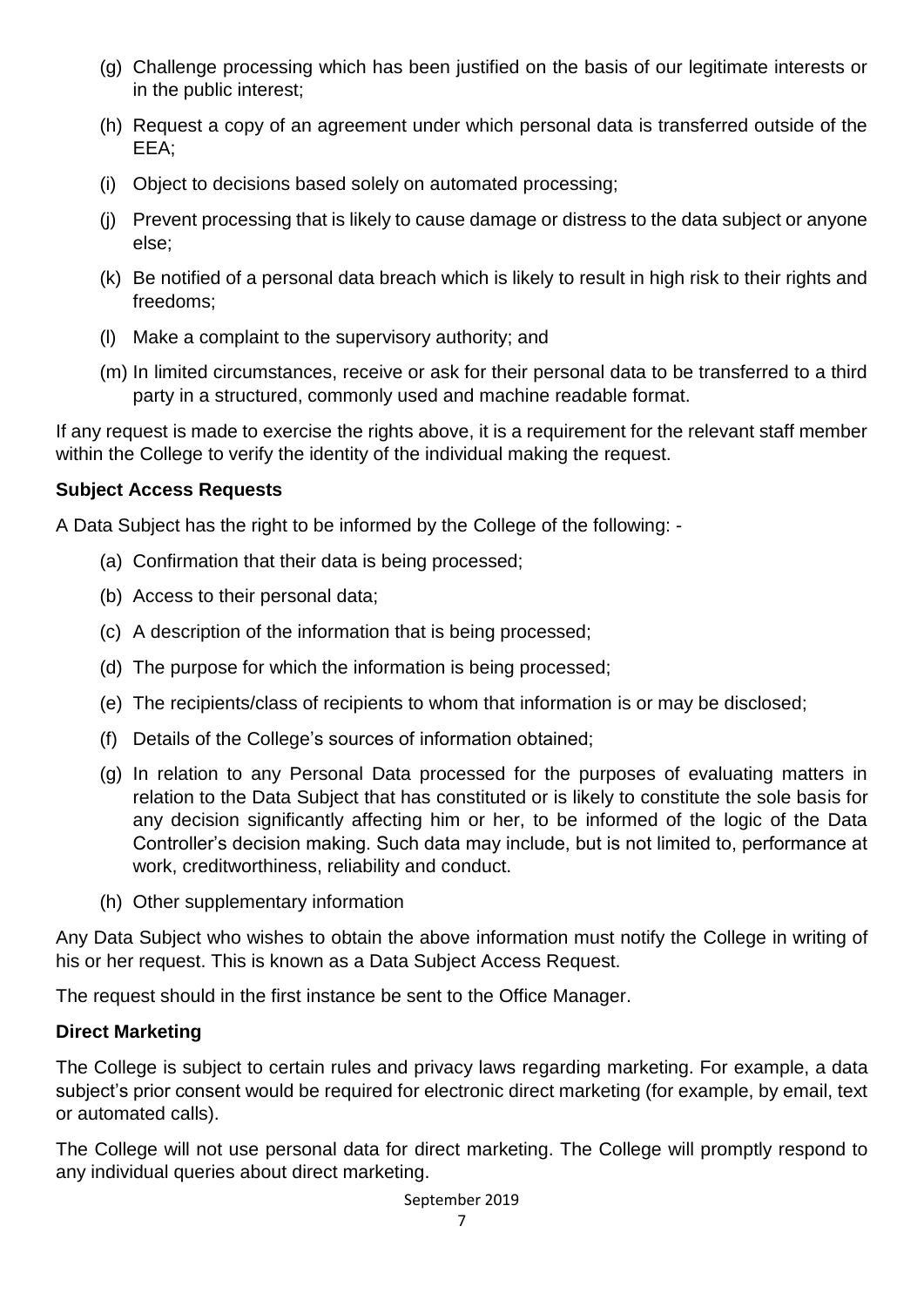### **Employee Obligations**

Employees may have access to the personal data of other members of staff, suppliers, parents or students of the College in the course of their employment or engagement. If so, the College expects those employees to help meet the College's data protection obligations to those individuals. Specifically, you must: -

- Only access the personal data that you have authority to access, and only for authorised purposes;
- Only allow others to access personal data if they have appropriate authorisation;
- Keep personal data secure (for example by complying with rules on access to college premises, computer access, password protection and secure file storage and destruction
- Not to remove personal data or devices containing personal data from the College premises unless appropriate security measures are in place (such as Pseudonymisation, encryption, password protection) to secure the information;
- Not to store personal information on local drives.

## **SECTION 4 - ACCOUNTABILITY**

The College will ensure compliance with data protection principles by implementing appropriate technical and organisational measures. We are responsible for and demonstrate accountability with the GDPR principles.

The College has taken the following steps to ensure and document GDPR compliance: -

### **External Data Protection Officer (DPO)**

Please find below details of the College's Data Protection Officer: -

#### **Data Protection Officer: Craig Stilwell Address: Judicium Consulting Ltd, 72 Cannon Street, London, EC4N 6AE Email: [dataservices@judicium.com](mailto:dataservices@judicium.com) Telephone: 0203 326 9174**

The DPO is responsible for overseeing this data protection policy and developing data-related policies and guidelines.

Please contact the DPO with any questions about the operation of this Data Protection Policy or the GDPR or if you have any concerns that this policy is not being or has not been followed. In particular, you must always contact the DPO in the following circumstances: -

- (a) If you are unsure of the lawful basis being relied on by the College to process personal data;
- (b) If you need to rely on consent as a fair reason for processing (please see below the section on consent for further detail);
- (c) If you need to draft privacy notices or fair processing notices;
- (d) If you are unsure about the retention periods for the personal data being processed;
- (e) If you are unsure about what security measures need to be put in place to protect personal data;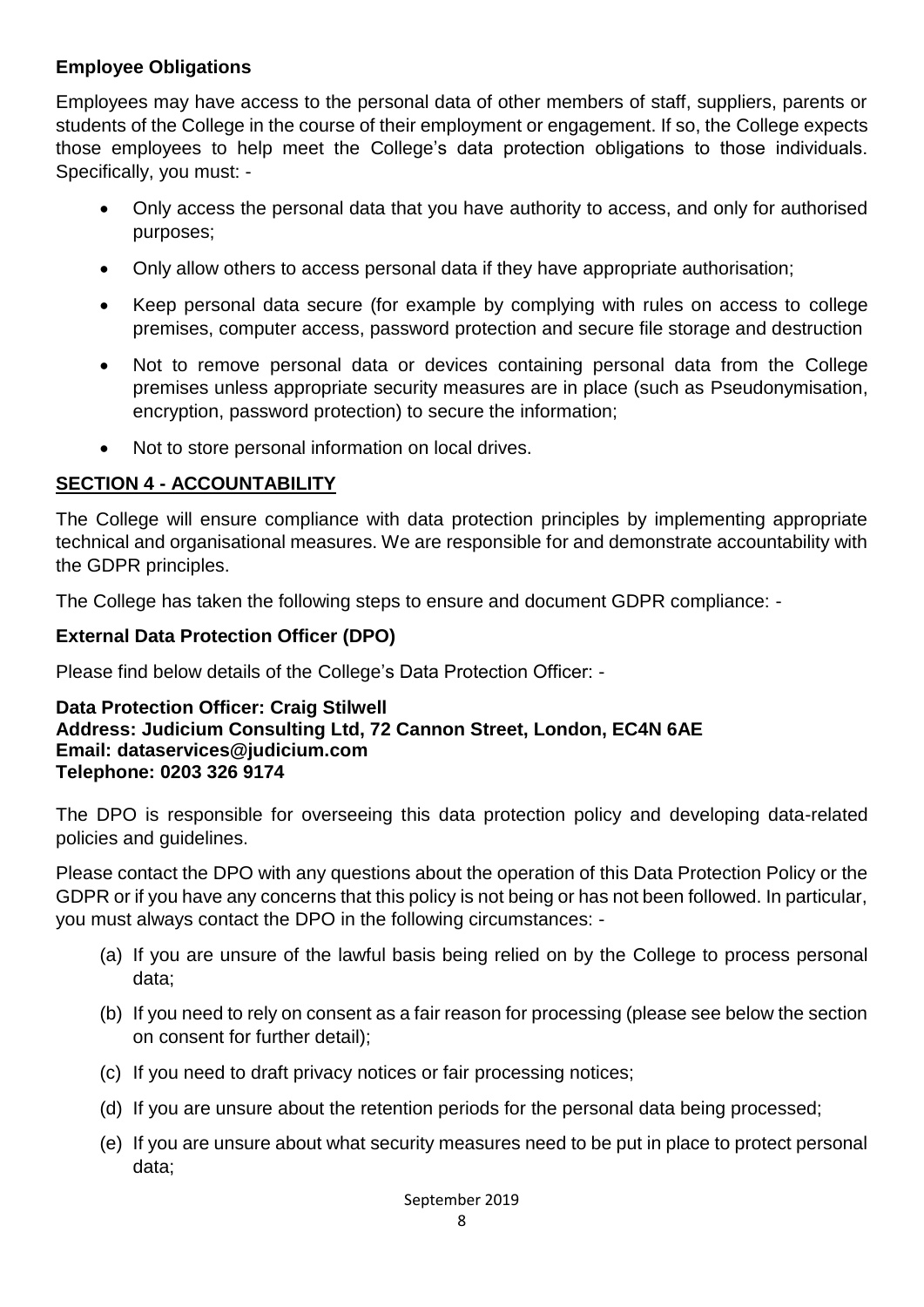- (f) If there has been a personal data breach [*and would refer you to the procedure set out in the College's breach notification policy*];
- (g) If you are unsure on what basis to transfer personal data outside the EEA;
- (h) If you need any assistance dealing with any rights invoked by a data subject;
- (i) Whenever you are engaging in a significant new (or a change in) processing activity which is likely to require a data protection impact assessment or if you plan to use personal data for purposes other than what it was collected for;
- (j) If you plan to undertake any activities involving automated processing or automated decision making;
- (k) If you need help complying with applicable law when carrying out direct marketing activities;
- (l) If you need help with any contracts or other areas in relation to sharing personal data with third parties.

### **Personal Data Breaches**

The GDPR requires the College to notify any applicable personal data breach to the Information Commissioner's Office (ICO).

We have put in place procedures to deal with any suspected personal data breach and will notify data subjects or any applicable regulator where we are legally required to do so.

If you know or suspect that a personal data breach has occurred, do not attempt to investigate the matter yourself. Immediately contact the Headteacher who is the person designated as the key point of contact for personal data breaches or your DPO.

### **Transparency and Privacy Notices**

The College will provide detailed, specific information to data subjects. This information will be provided through the College's privacy notices which are concise, transparent, intelligible, easily accessible and in clear and plain language so that a data subject can easily understand them. Privacy notices sets out information for data subjects about how the College use their data and the College's privacy notices are tailored to suit the data subject.

Whenever we collect personal data directly from data subjects, including for human resources or employment purposes, we will provide the data subject with all the information required by the GDPR including the identity of the data protection officer, the College's contact details, how and why we will use, process, disclose, protect and retain personal data.

When personal data is collected indirectly (for example from a third party or publically available source), we will provide the data subject with the above information as soon as possible after receiving the data. The College will also confirm whether that third party has collected and processed data in accordance with the GDPR.

Notifications shall be in accordance with ICO guidance and, where relevant, be written in a form understandable by those defined as "children" under the GDPR

## **Privacy by Design**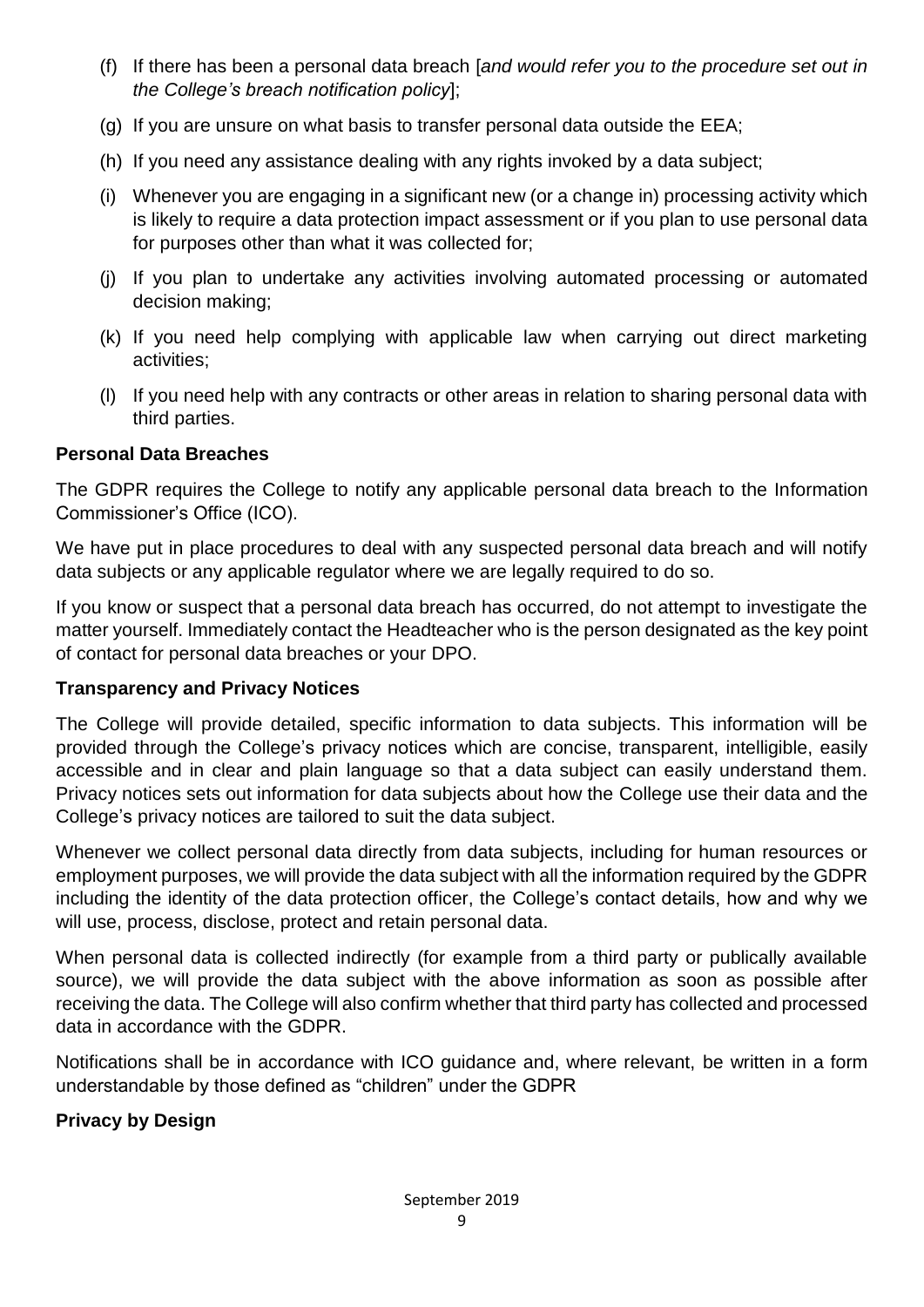The College adopts a privacy be design approach to data protection to ensure that we adhere to data compliance and to implement technical and organisational measures in an effective manner.

Privacy by design is an approach that promotes privacy and data protection compliance from the start. To help us achieve this, the College takes into account the nature and purposes of the processing, any cost of implementation and any risks to rights and freedoms of data subjects when implementing data processes.

### **Data Protection Impact Assessments (DPIAs)**

In order to achieve a privacy by design approach, the College conducts DPIAs for any new technologies or programmes being used by the College which could affect the processing of personal data. In any event the College carries out DPIAs when required by the GDPR in the following circumstances: -

- For the use of new technologies (programs, systems or processes) or changing technologies;
- For the use of automated processing;
- For large scale processing of special category data;
- For large scale, systematic monitoring of a publicly accessible area (through the use of CCTV).

Our DPIAs contain: -

- A description of the processing, its purposes and any legitimate interests used;
- An assessment of the necessity and proportionality of the processing in relation to its purpose;
- An assessment of the risk to individuals; and
- The risk mitigation measures in place and demonstration of compliance.

## **Record Keeping**

The College is required to keep full and accurate records of data processing activities. These records include: -

- The name and contact details of the College;
- The name and contact details of the Data Protection Officer;
- Descriptions of the types of personal data used;
- Description of the data subjects;
- Details of the College's processing activities and purposes;
- Details of any third party recipients of the personal data;
- Where personal data is stored;
- Retention periods; and
- Security measures in place.

## **Training**

The College will ensure all relevant personnel have undergone adequate training to enable them to comply with data privacy laws.

### **Audit**